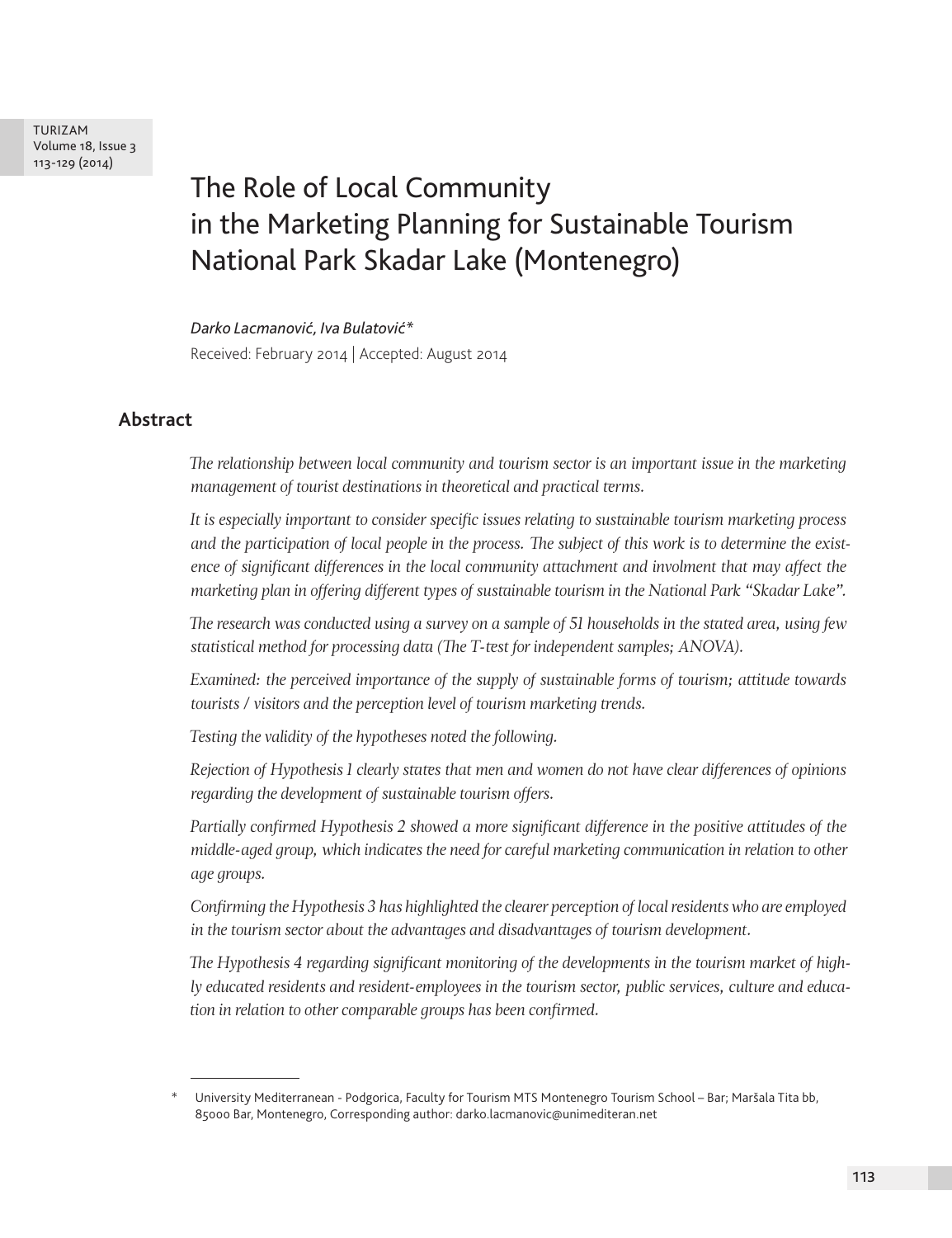*The rejection of the Hypothesis 5 shows that the place of residence does not significantly affect the views of local residents about the development of sustainable tourism offers.*

*Marketing planning the sustainable tourism have to be based on the desired relation to meeting the needs of tourism consumers and meeting the basic interests of the local population in protected areas.*

*The key issue is to find an institutional approach in the community that ensures more comprehensive marketing plan.*

*Key words: destination marketing management, sustainable tourism, marketing planning* 

## **Introduction**

The relationship between local community and tourism sector is an important issue in the marketing management of tourist destinations in theoretical and practical terms. Numerous studies have been focused on the examination of the attitudes of the local population in relation to different aspects of the development and marketing of a tourist destination (Uriely, Israeli and Reichel, 2003; Inbakaran, Jackson, 2005; Woosnam, Norman, 2010; Nunkoo, Gursoy, 2012; Lee, 2013; Job, Paesler, 2013).

It is especially important to consider specific issues relating to the marketing of sustainable tourism and the participation of local people in the process.

The subject of this work is to determine the existence of significant differences in the local community attachment and involment that may affect the marketing plan in offering different types of sustainable tourism in the National Park "Skadar Lake".

The research was conducted using a survey on a sample of 51 households in the stated area, using the system of closed questions, mostly with Likert scale in collecting data and few statistical method was used for processing data (The T-test for independent samples; ANOVA).

Examined: the perceived importance of the supply of sustainable forms of tourism; attitude towards tourists / visitors and the perception level of tourism marketing trends.

Discussing the results of the research, it has been made several observation of importance to marketing planning of the offers of sustainable tourism in areas such as the National Park "Skadar Lake", especially in terms of situation analysis, marketing strategies, marketing mix activities and the control of marketing plan.

## **Literature Review**

Early observations on the relationship of the local population and the effects of tourism development are discussed as a theoretical template in the following studies and point out the negative impact of tourism development through tourism capacity overload due to the large number of tourists (Doxy, 1975; Buttler, 1980, in: Uriely, Israeli and Reichel , 2003;).

Key settings were developed through the Social Exchange Theory (SET) which indicates the attitude of the local population in relation to the object of tourism development in terms of positive and negative effects, which means that the choice of an individual is based on his estimate of the expected costs and benefits of a given process (Blay 1964; Homans, 1967; in: Uriely, Israeli and Reichel, 2003; Harrill 2004; in: Woosnam, Norman, 2010; Skidmore 1975, in: Nunkoo, Gursoy, 2012).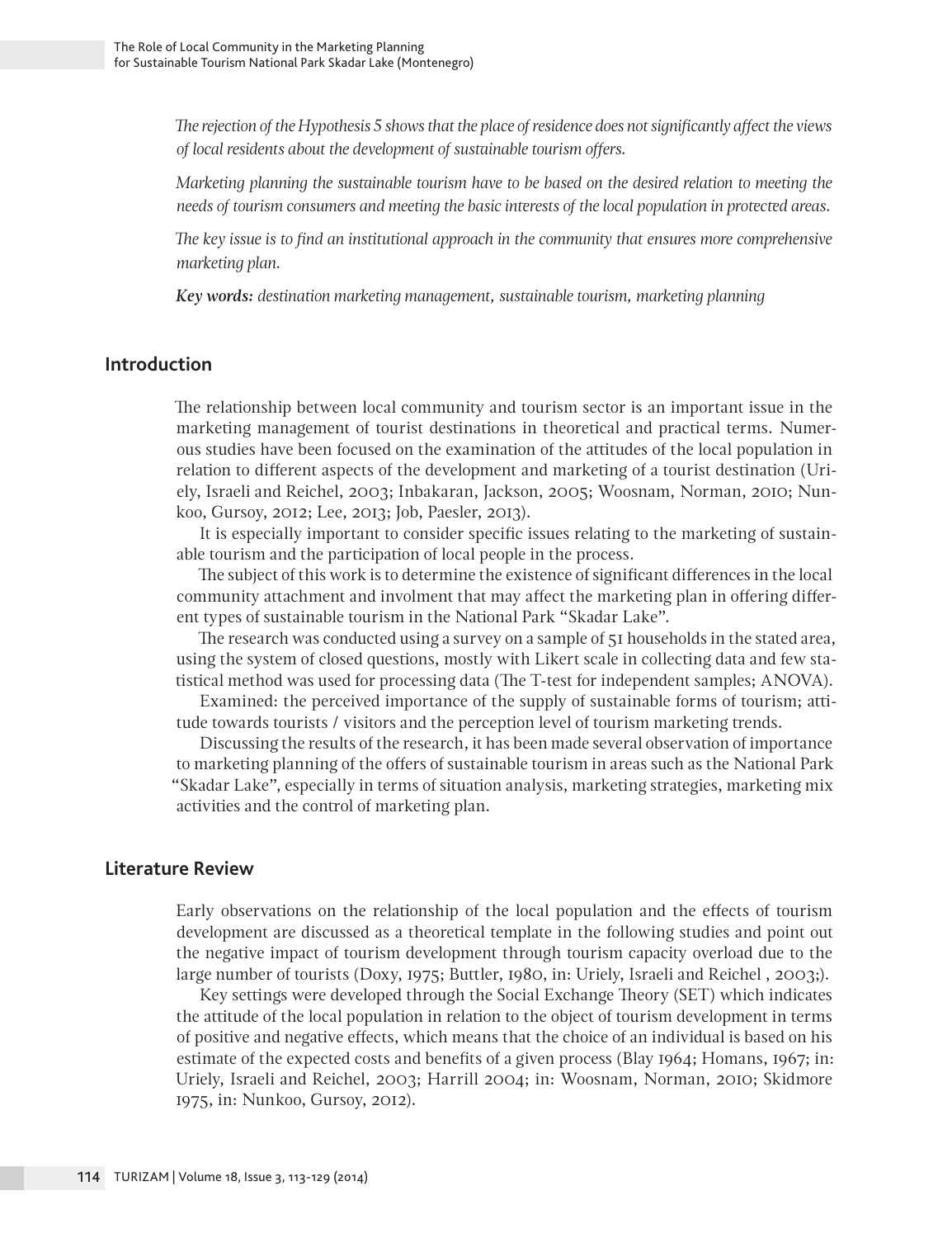In response to the Social Exchange Theory (SET), in discussing the relations between local residents and tourism, the theory of social representations was used that explains the creation and distribution of social knowledge between different groups, societies and communities although tourists are not considered to be part of such social groups (Pearce, Moscardo , and Ross, 1996; in: Wosnam, Norman, 2010).

Applying Durhheim's theory in the context of tourism, further elaborates the view that if local residents and tourists share the beliefs and behaviors and have mutual interactions will then appear that there is an emotional solidarity between these two different social groups (Durkheim ([1915] 1995; in: Wosnam, Norman, 2010).

Further consideration of the connection between the attitudes and behavior of local people in relation to tourism was formulated through the theory of identity, which explains the choice and decision-making of individuals within specific social structure of the local community. Identity theory provides an important link between the individual and the larger social structures as a concept that is missing in the theory of attitudes (SET) (Stets, Biga, 2003 in: Nunkoo, Gursoy, 2012). Studies indicate that although the identity of an individual affects his behavior, such effects are independent of the influence of attitudes on behavior (Biddle et al, 1987; Hagger et al., 2007; in: Nunkoo, Gursoy, 2012). It is believed that the theory of identity is a more general theory compared to the theory of attitudes, considering that it can explain a wide range of behaviors in certain situations, including support for tourism by local people (Nunkoo, Gursoy, 2012).

Further development of the research indicates that there is no universal position on the impact of tourism on the local population, but it is in direct dependence on a number of factors, such as the nature of tourist activities, type of the local community and the level of difference between the various population groups within the local community (Haralambopoulos and Pizam, 1996; in: Uriely, Israeli and Reichel 2003;).

In addition, the studied factors were: the level of economic development, socio-demographic characteristics, economic dependence on tourism, the extent of interaction of local residents and tourists, the spatial distance from the tourist attractions, length of stay and devotion to the traditional culture of the local area. A demographic profile of people with positive attitudes toward tourism was formed: women, employed, higher income levels, higher education levels, higher political position in society, the place of living in an urban environment. Work in economic activities dependent on tourism leads to a strong positive attitude towards tourism but also the rapid identification of negative impacts that lead to a negative attitude (Inbakaran, Jackson, 2005).

The same authors have carried out a summary of previous findings related to various groups of local residents on the positive ("Lovers," "Enthusiasts" or "Supporters"), negative ("Haters," "Somewhat irritated," "Opponents," or "Cynics".) or neutral attitude ("In-betweeners," "Middle of the roaders", "Neutrals" and "Taxpayers") to tourism, as shown in the Table 1.

With the advent of the paradigm of sustainable development possibilites of coexistence of tourism development and the quality of the environment are noticed more strongly, particularly through the concept of community-based tourism development that aims to generate income and minimize poverty through the involvement of local population using indigenous resources (Sebele, 2010; Taylor, 1995; in: Lee, 2013; Palm, Pye, 2001; in. Job, Paesler, 2013). Understanding the support of the local population for the concept of sustainable tourism development is a critical factor in the successful management and marketing of community-based tourism. Supporting the development of sustainable tourism as related to nature-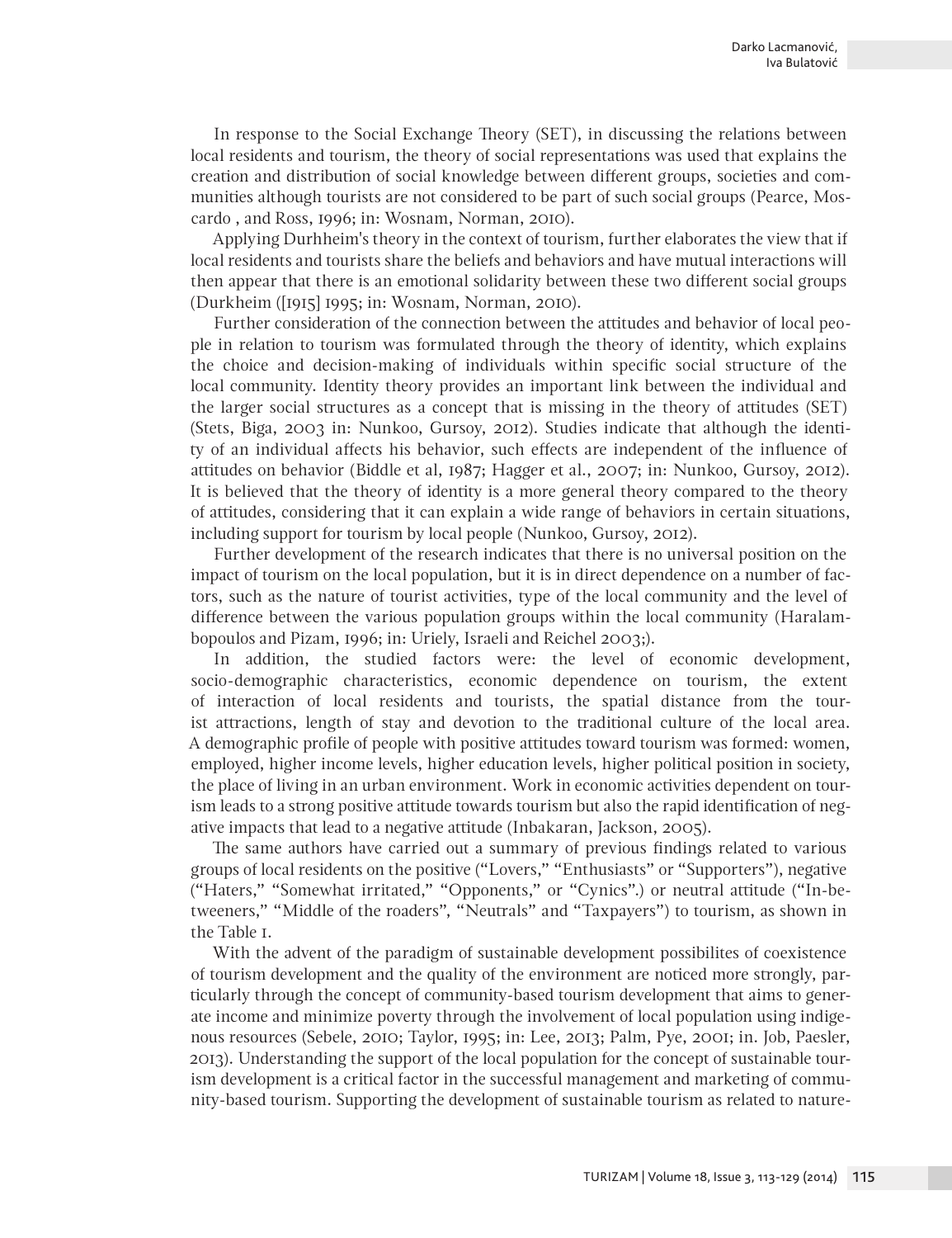| Study                                                                                                                                                                             | Cluster name (%)                                                                                     |
|-----------------------------------------------------------------------------------------------------------------------------------------------------------------------------------|------------------------------------------------------------------------------------------------------|
| Davis, D., Allen, J. and Cosenza, A. 1988. Segmenting Local Resi-<br>dents by Their Attitudes, Interests, and Opinions Toward Tourism.<br>Journal of Travel Research, 27(2), 2-8. | Lovers (20); Haters (16); Cautious romantics (21);<br>In-betweeners (18); Love 'em for a reason (26) |
| Ryan, C. and Montgomery, D. 1994. The Attitudes of Bakewell<br>Residents to Tourism and Issues in Community Responsive Tour-<br>ism. Tourism Management, 15(6), 358-69.           | Enthusiastics (22); Middle of the roaders (54);<br>Somewhat irritated (24);                          |
| Madrigal, R. 1995. Residents' Perceptions and the Role of Govern-<br>ment. Annals of Tourism Research, 22(1), 86-102.                                                             | Lovers (13); Realists (56); Haters (31)                                                              |
| Fredline, E. and Faulkner, B. 2000. Host Community Reactions: A<br>Cluster Analysis. Annals of Tourism Research, 27(3), 763-84.                                                   | Lovers (23); Haters (15); Ambivalent supporters<br>(29); Realists (24); Concerned for a reason (9)   |
| Weaver, D. and Lawton, L. 2001. Resident Perceptions in the Ur-<br>ban-Rural Fringe. Annals of Tourism Research, 28(2), 439-58.                                                   | Supporters (27); Neutrals (51); Opponents (22)                                                       |
| Williams, J. and Lawson, R. 2001. Community Issues and Resident<br>Opinions of Tourism. Annals of Tourism Research, 28(2), 269-90.                                                | Lovers (44); Cynics (10); Taxpayers (25); Inno-<br>cents (20)                                        |

**Table 1.** Summary of research through cluster analysis of attitudes of local residents

*Source: Inbakaran, R. and Jackson, R. 2005.*

based tourism, ecotourism, rural tourism and heritage tourism has been studied in Western nations, but remains an intense debate in Eastern nations (Gursoy et al., 2009; Lai, Nepal, 2006; Nicholas et al., 2009; Tosun, 2006; in: Lee, 2013).

Community attachment of local residents and the level of support for tourism development in terms of the existence of significant links has been researched by several studies (McCool & Martin, 1994; Pennington-Gray, 2005; Nicholas et al., 2009; in: Lee, 2013). Involvement of local communities in the decision-making about sustainable development of community-based tourism by reducing the negative and increasing the positive effects as evidenced by the level of participation and the distribution of decision-power, is the subject of several studies (Arnstein (1969; Jamal, Getz, 1995; Okazaki, 2008; Selin, Chavez, 1995; in: Lee, 2013).

Religious identity and the attitude of local communities towards cultural heritage tourism on the case of Nazareth have been studied by Uriely, N., Israeli, A. and Reichel, A. who came to the conclusion that a group of people of a particular religious background provides little support for religious events of other religious backgrounds despite the expected economic benefits; that residents of a heritage tourism destination whose cultural or religious heritage is positively presented and promoted are more likely to support tourism development compared to those residents whose cultural heritage is ignored; and that the attitudes of local residents towards tourism development may be formed on the basis of non-economic losses, such as proximity to heritage (Uriely, Israeli and Reichel, 2003).

R.Inbakaran and R.Jackson formed several clusters of local residents using several profile characteristics such as demographic, location, economic, and found the following (Inbakaran, Jackson, 2005):

- There is a significant negative correlation between positive attitudes and residence: residents who live away from the main tourist attractions have a more positive attitude regarding tourism.
- Residents who are more involved in tourism activity perceive advantages and disadvantages of tourism more clearly
- There is a significant correlation between negative attitudes and: level of education, length of stay and employment in tourism (the higher the education level, the position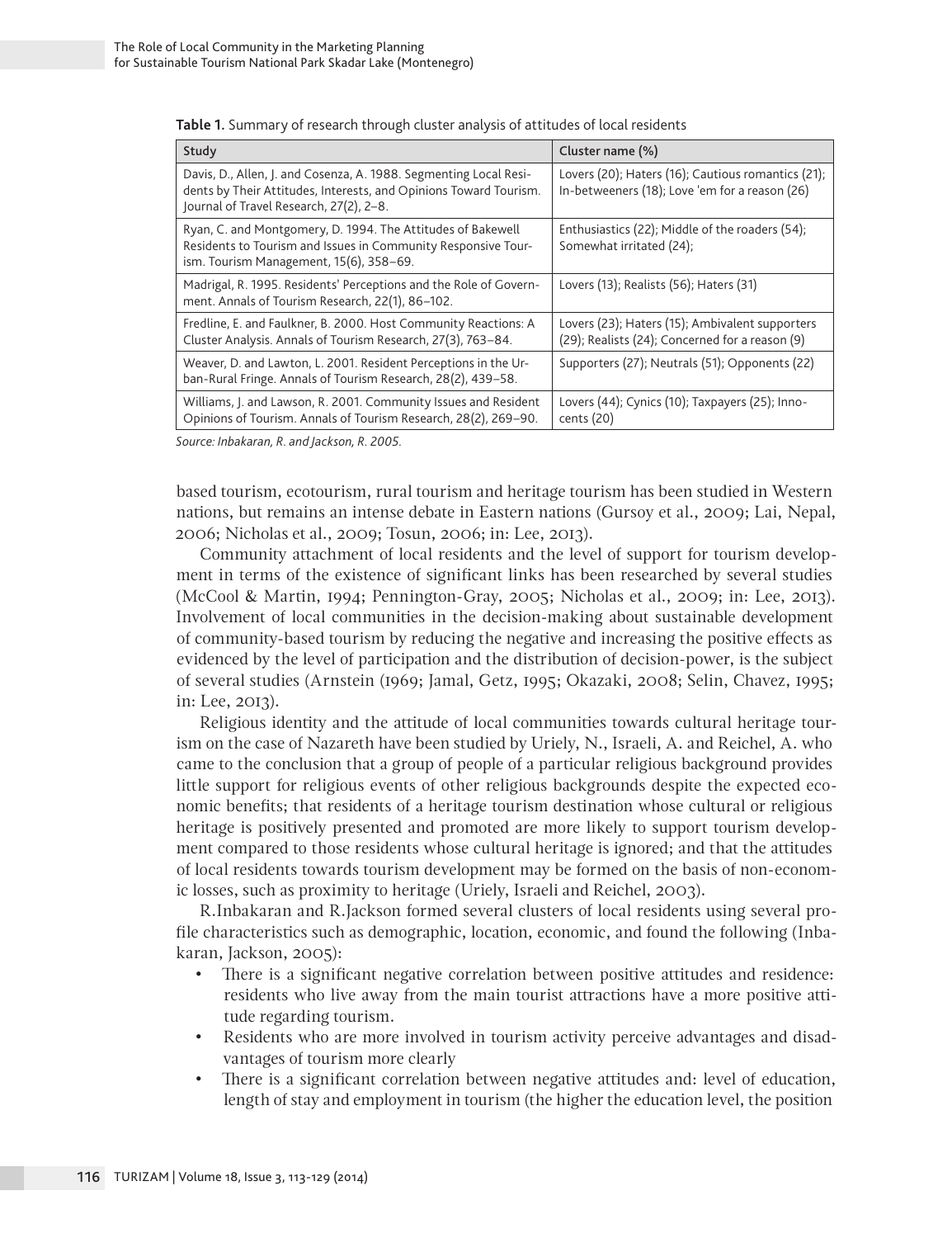is less negative; the longer the stay, the less negative attitudes about tourism development).

Using a specific local community on the island of Mauritius, R.Nunkoo and D.Gursoy, tested the theory of identity and came to several conclusions (Nunkoo, Gursoy, 2012):

- a) Residents with a high level of identity in employment see tourism impact as negative and provide less support for tourism, which suggests that local planners should develop tourism in a way that does not disturb the island's identity in employment
- b) Residents with higher environmental identity (ecocentric attitudes) are likely to be less supportive of tourism development, which suggests that local planners must be very sensitive about environmental influences on development.
- c) Residents who express feminine characteristics are much more likely to see the negative impact of tourism and be less supportive of tourism activity, which suggests that planners should understand that gender is a complex variable and an understanding of how male and female residents react to tourism development can provide limited information for the purpose of planning.

The above conclusions apply to small communities in the lower level of economic development and the specific conditions of relative isolation.

Examining the significance model of the impact of community attachment and community involvement of local residents on the perception of costs and benefits of sustainable tourism development, T.H.Lee, formulates several important conclusions and suggestions (Lee, 2013). Perceived benefits and costs affect the support for the sustainable development of tourism, and the behavior model of local residents reflects the international and multicultural perspective of community-based sustainable tourism development. Support for sustainable tourism is based more on the perceived benefits than perceived costs.

Community attachment and community involvement significantly - positively and directly - correlated with the expected benefits and indirectly and positively correlated with the support for the sustainable development of tourism, which is why these variables can be effectively used to estimate the above support.

No significant links of community attachment and community involvement in relation to the perceived costs have been found, which means that the those variables are not efficient predictors of the perceived costs of sustainable tourism.

Promotion of community-based festivals and events, for example, can increase the level of community attachment of local residents, which will cause an increase in the level of the perceived benefits and support the development of sustainable tourism. Programs designed to protect the environment and improve the standard of living will increase the dependency of the residents of the local community and its resources, which will be expressed through a high level of perceived benefit and support for the development of sustainable tourism.

The results of this study encourage the implementation of community-based programs and/or activities that strengthen the emotional attachment between people and their communities.

Promotional programs should emphasize community involvement which can lead to increased involvement of the local people in the decision-making process related to sustainable tourism as a critical point in support of this type of development (Lee, 2013).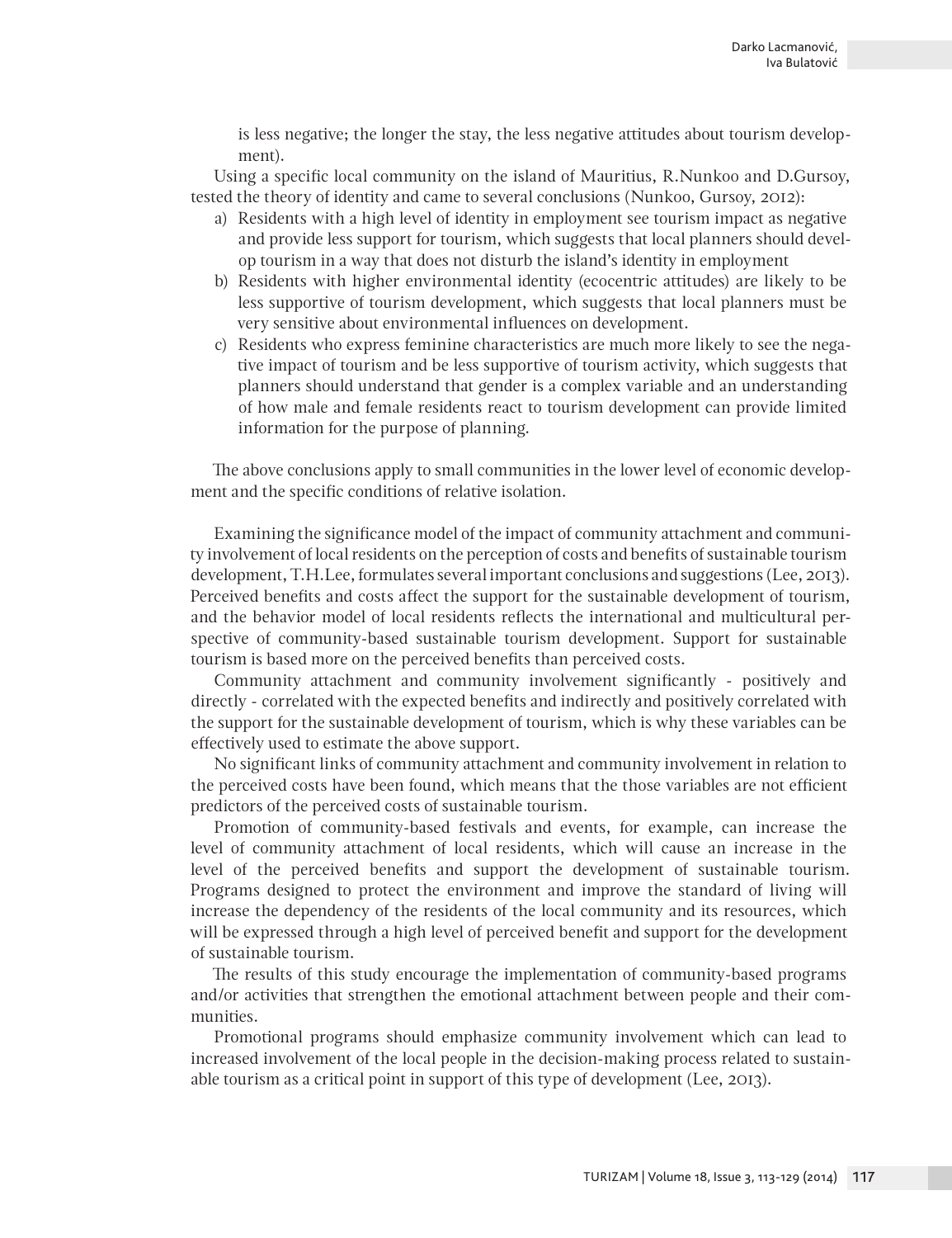## Hypotheses

In accordance with literature review and aims of this work, the following hypotheses are suggested:

- *Hypothesis 1:* Women have a more positive attitude towards tourism development than men have.
- *Hypothesis 2:* The middle-aged residents have a more positive attitude towards the development of tourism than youth and seniors.
- *Hypothesis 3:* The residents employed in the tourism sector have a less negative attitude towards tourists / visitors.
- *Hypothesis 4:* Highly educated residents are more involved in tourism development and better informed about tourist trends, as well as residents employed in the tourism sector, public services, culture and education.
- *Hypothesis 5:* Residents who live away from the main tourist sites have more positive attitude towards tourism.

## **Methods and Data**

## Methods

For the purpose of this paper, several scientific methods were used. The Poll was used for collecting data and a few statistical method was used for processing data (The T-test for independent samples; ANOVA). T-test for independent samples is used for comparison of mean values of results and definition of statistical significance of their differences. Independent samples are samples that do not have any correlation after the measurement.

T-test of independent samples has been applied with the purpose of comparing arithmetical means of the two groups - male and female respondents.

One-way analysis of variance ANOVA was used to define if there is statistically significant correlation between dependent variables (questions) and independent variable (Respondents' profile: Sex, Age, Education, Status, Employment sector). For measuring differences between attitudes, authors have used Eta square. Using formula: sum squares/total we will get the value of eta square

It must be noted when significance - p<0.05 here is a significant difference between the mean values of the dependent variables in each group. Otherwise, when the p>0.05 the difference between the two groups is not significant, but coincidental. On the other hand,for measuring differences between attitudes authors have used Eta square. Using formula:  $t^2/$  $t^2$ + (NI+N2-2) we will get the value of eta square. ( t – result of T-test, NI-number of male respodents, N2 – number of female respodents. Eta square value will be given in the special column. (the value of eta square: 0.01 - small effect; 0.06 - medium effect; 0.14 - large effect).

## Sample

Special, closed questionnaire was designed. The questionnaire included 18 questions and 51 people answered it, which is considered as a valid sample. According to the census of Montenegro from the 2011th, in the area of Skadar Lake (The municipalities of Podgorica, Bar and Cetinje) live 244 642 inhabitants or 39.46% of the total population of Montenegro. A statisti-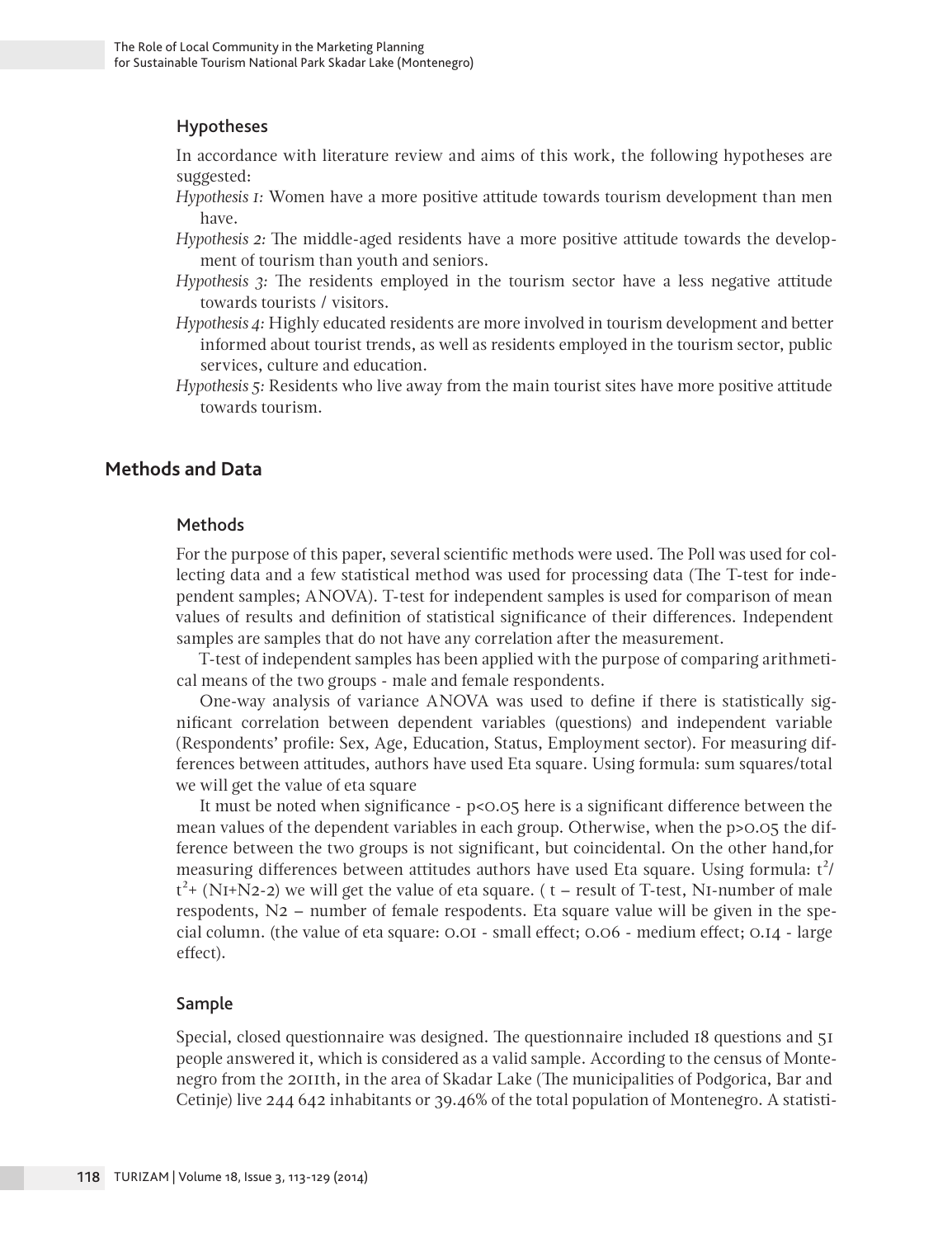cally representative sample of the total population of Montenegro is 100 participants, so the adequate sample for this survey is 39 residents. Examined sites were Bar, Dodoši, Godinje, Karuč, Murići, Ostros, Podgorica, Plavnica, Crnojevića River, Sutomore Virpazar Vranjina. The following table presents more details about the sample.

|                       | male                    | 31   |                      | $18 - 35:42$   |                |
|-----------------------|-------------------------|------|----------------------|----------------|----------------|
| Sex (frequency)       | female                  | 20   | Age (%)              |                | 36-55:34       |
|                       | Total                   | 51   |                      |                | $56 - 24$      |
| Education (%)         | Secondary school        | 35.3 |                      | employed       | 66.7           |
|                       | College                 | 9.8  |                      | unemployed     | 19.6           |
|                       | Faculty/Academy         | 45.1 | Status (%)           | Retiree        | 9.8            |
|                       | Others                  | 9.8  |                      | Others         | 3.9            |
|                       | Tourism and hospitality | 31.4 | Industry             |                | 3.9            |
| Employment sector (%) | Agriculture             | 9.8  | Education/healthcare | 11.8           |                |
|                       | Commerce                | 3.9  | Culture              | $\overline{c}$ |                |
|                       | Public services         | 9.8  | Science              |                | $\overline{c}$ |

**Table 2.** Respondents' profile

Most of respondents who are employed in the tourism and hospitality sector work in restaurants and travel agencies. Three respondents work in the hotel, but twelve respondents gave an answer they do something else. (Administration, ticketing agent, tour guide, IT, Sales).

Most respondents work in the private sector. More than 58% of respondents work in the private sector, 19.6% work in the public sector and 21.6% of respondents didn't answer. More than 47% of respondents generate income completely / mostly and partly from tourism, while 52.9% of respondents don't.

## **Research results**

One of the survey's questions was "evaluate satisfaction with the development of some types of tourism in the Skadar Lake Zone using a scale from 1 (dissatisfied) to 10 (very much satisfied)."

The T-test for independent samples is used to determine whether there is a statistically significant difference between the attitudes of female respondents and male respondents.

Look at column p. In our case, a significant difference between the average grades of (dis) satisfaction with the development of certain forms of tourism in the area of Skadar Lake is only noticeable in case of excursions (0.042). It means women (mean: 5.9) have significantly more positive attitude towards to the development of this type of tourism than a men (mean: 4.7).

Analyzing all other dependent variables in regard to the respondents' gender, we can conclude there are significant differences between attitudes towards tourism development. However, these findings are not sufficient to reject the Hypotheses 1 i.e. it is necessary to measure the impact of gender differences. It means to determine gap between two groups in order to find out if differences are coincidental or not.

According to these parameters, we can conclude there are not major differences between male and female attitudes toward tourism development.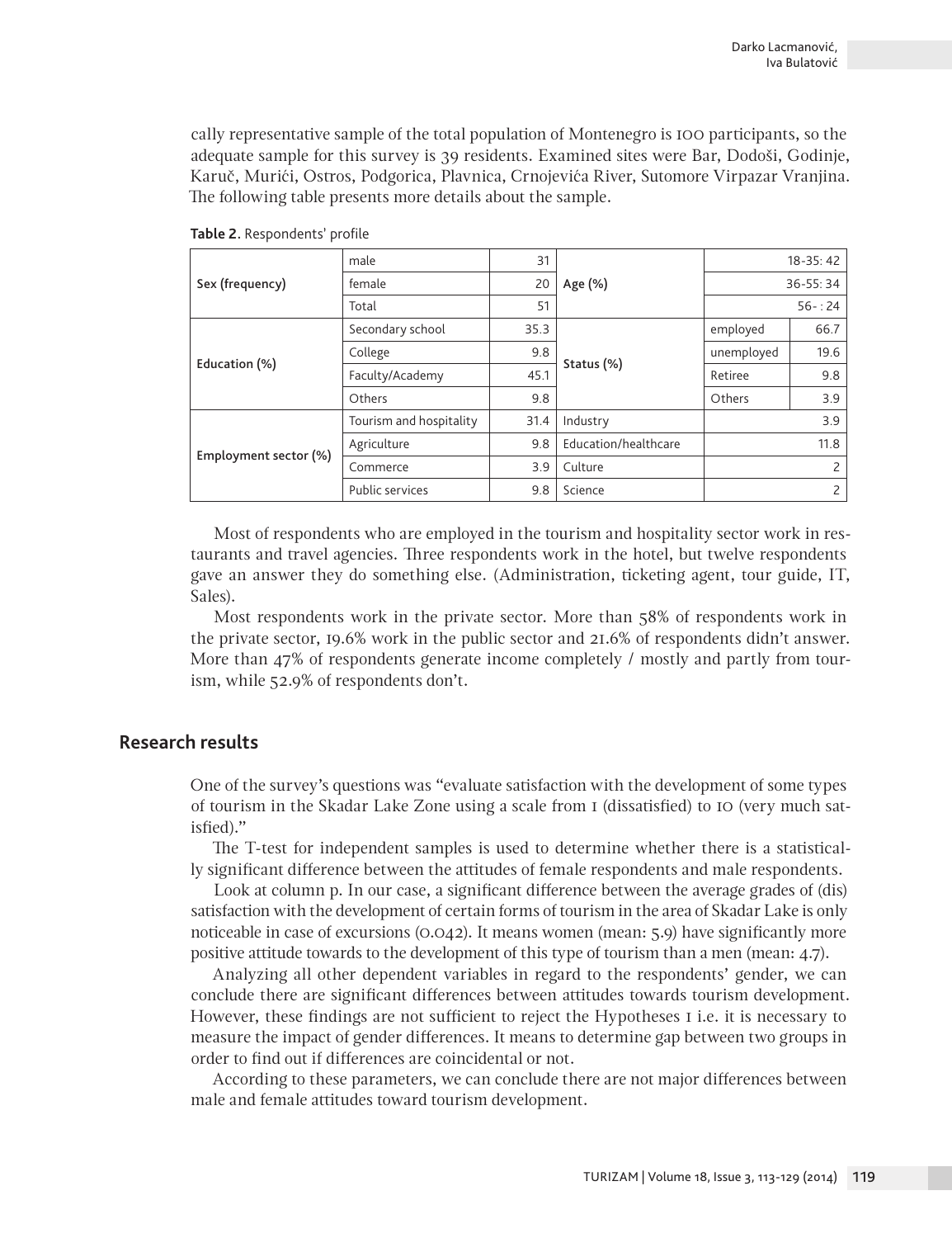|                      | T-test for Equality of Means<br>Mean |        |         |           |      |            |
|----------------------|--------------------------------------|--------|---------|-----------|------|------------|
| Dependent variables  | Male                                 | Female | t       | $N1+N2-2$ | P    | Eta square |
| Excursions           | 4.73                                 | 5.95   | $-2.09$ | 48        | 0.04 | 0.08       |
| Events               | 4.23                                 | 4.20   | 0.03    | 49        | 0.97 | 0.05       |
| Sports fishing       | 4.58                                 | 4.70   | $-0.14$ | 49        | 0.88 | 0.0004     |
| Wine tours           | 3.93                                 | 3.65   | 0.43    | 48        | 0.66 | 0.0038     |
| Hike & Bike          | 3.60                                 | 4.05   | $-0.63$ | 48        | 0.52 | 0.0084     |
| Lake Cruise          | 5.87                                 | 6.35   | $-0.79$ | 49        | 0.43 | 0.01       |
| Cultural sightseeing | 4.39                                 | 4.90   | $-0.71$ | 49        | 0.47 | 0.01       |
| Ecotourism           | 2.97                                 | 3.37   | $-0.64$ | 48        | 0.52 | 0.0085     |
| Agro tourism         | 2.97                                 | 2.80   | 0.28    | 49        | 0.77 | 0.0016     |
| Bird watching        | 4.74                                 | 5.50   | $-1.07$ | 49        | 0.28 | 0.02       |

**Table 3.** Test of Hypothesis 1

Despite the fact that women rated their satisfaction more positive than men, the previous analysis showes that the differences were insignificant, and therefore Hypothesis 1 can not be verified.

*Hypothesis 1:* Women have a more positive attitude towards tourism development than men have. FALSE. There is not significant deference between male and female attitudes towards tourism development.

Calculating the mean values of opinion ratings between 3 different age groups of the population of different ages  $(I - young$  residents from 18 to 35 years,  $2$  - middle aged residents from 36 to 55 years and 3 - Senior citizens, over 55) we conclude that middle-aged residents

|       | Dependent variables | <b>Excursions</b> | Events                      | Sports fishing | Wine tours   | Hike & Bike          |
|-------|---------------------|-------------------|-----------------------------|----------------|--------------|----------------------|
| 1.00  | Mean                | 5.15              | 3.95                        | 4.25           | 3.40         | 3.45                 |
|       | Std. Deviation      | 1.663             | 2.543                       | 2.613          | 2.370        | 2.543                |
| 2.00  | Mean                | 5.47              | 5.00                        | 5.23           | 4.43         | 4.75                 |
|       | Std. Deviation      | 2.695             | 2.872                       | 2.926          | 2.448        | 2.792                |
| 3.00  | Mean                | 5.45              | 4.00                        | 4.91           | 4.00         | 3.33                 |
|       | Std. Deviation      | 1.634             | 2.000                       | 2.874          | 1.858        | 1.370                |
| Total | Mean                | 5.33              | 4.32                        | 4.75           | 3.89         | 3.85                 |
|       | Std. Deviation      | 2.045             | 2.544                       | 2.765          | 2.280        | 2.440                |
|       | Dependent variables | Lake cruise       | <b>Cultural sightseeing</b> | Ecotourism     | Agro tourism | <b>Bird watching</b> |
| 1.00  | Mean                | 5.55              | 4.15                        | 2.78           | 2.55         | 5.00                 |
|       | Std. Deviation      | 1.932             | 2.134                       | 1.750          | 1.877        | 2.533                |
| 2.00  | Mean                | 7.11              | 5.88                        | 3.88           | 3.82         | 5.76                 |
|       | Std. Deviation      | 2.260             | 2.869                       | 2.825          | 2.377        | 2.773                |
| 3.00  |                     |                   |                             |                |              |                      |
|       | Mean                | 5.58              | 3.58                        | 2.50           | 2.16         | 4.08                 |
|       | Std. Deviation      | 1.831             | 1.781                       | 1.243          | 1.193        | 1.831                |
| Total | Mean                | 6.10              | 4.61                        | 3.10           | 2.89         | 5.04                 |

**Table 4.** Test of Hypothesis 2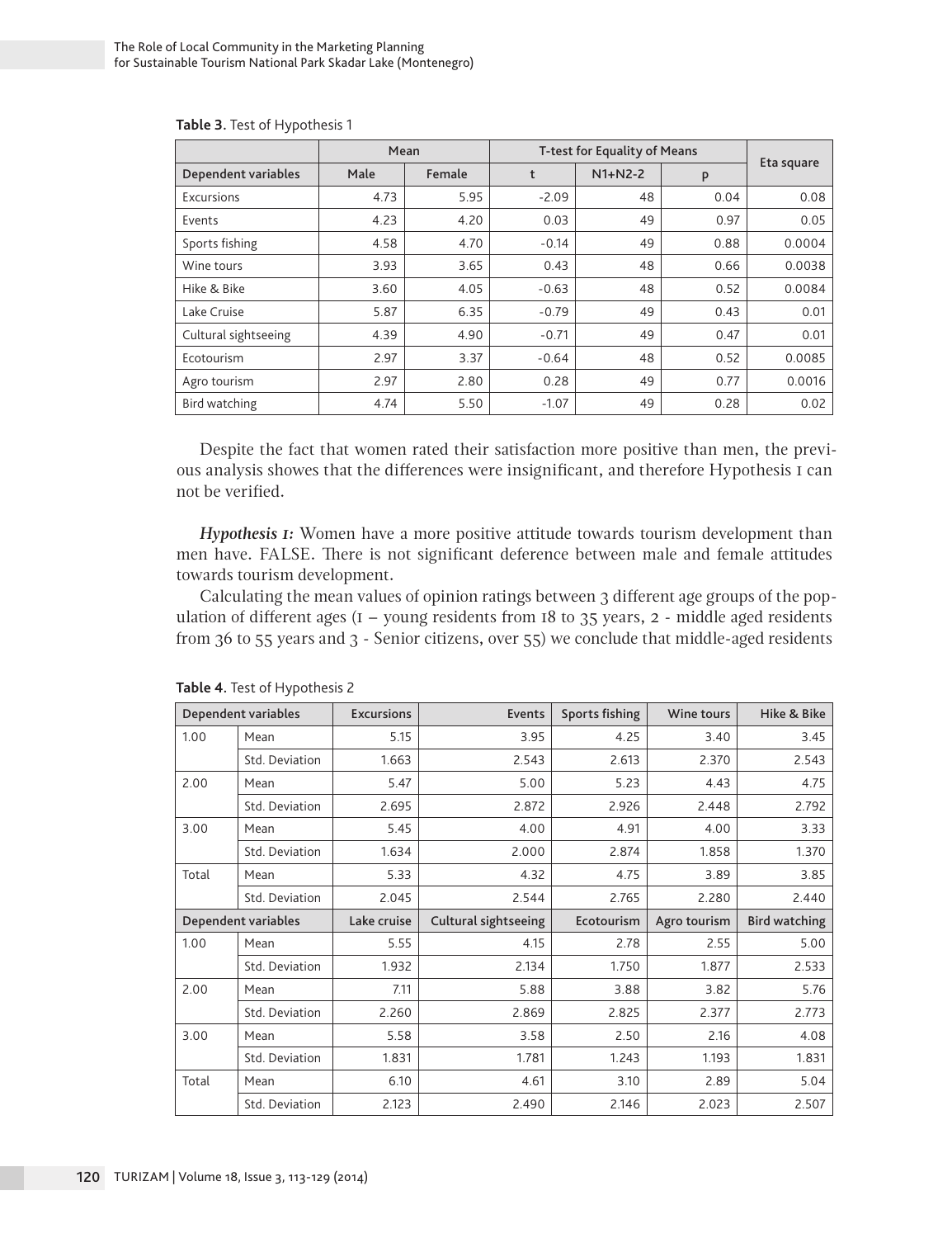have a more positive attitude towards tourism development in destination compared to the other two age groups (Table 4.)

The next question is: "Is observed difference statistically significant?" ANOVA is used as a method for determining exactly what kind of differences is present. Look at the next table. The most important column is p the difference between the average values of the dependent variable is statistically significant in cases where the  $p < 0.05$ . The difference between attitudes towards tourism development of three age groups is evident i.e. Lake cruise (p=0.048), cultural tourism ( $p = 0.021$ ) and rural tourism ( $p = 0.054$ ). In these cases, middle – aged population of National Park Skadar Lake has more positive attitude towards tourism development. In other cases, there is no statistically significant difference between their attitudes.

| <b>ANOVA</b>         |                       |                |       |            |  |  |  |
|----------------------|-----------------------|----------------|-------|------------|--|--|--|
| Dependent variables  |                       | Sum of Squares | P     | Eta Square |  |  |  |
| Excursions           | <b>Between Groups</b> | 1.154          | 0.876 | 0.005      |  |  |  |
|                      | Total                 | 196.667        |       |            |  |  |  |
| Events               | <b>Between Groups</b> | 11.826         | 0.410 | 0.038      |  |  |  |
|                      | Total                 | 310.77         |       |            |  |  |  |
|                      | <b>Between Groups</b> | 9.336          | 0.553 | 0.025      |  |  |  |
| Sports fishing       | Total                 | 367.06         |       |            |  |  |  |
|                      | <b>Between Groups</b> | 9.742          | 0.401 | 0.039      |  |  |  |
| Wine tours           | Total                 | 244.47         |       |            |  |  |  |
| Hike & Bike          | <b>Between Groups</b> | 19.363         | 0.199 | 0.069      |  |  |  |
|                      | Total                 | 279.97         |       |            |  |  |  |
| Lake cruise          | <b>Between Groups</b> | 26.858         | 0.048 | 0.124      |  |  |  |
|                      | Total                 | 216.49         |       |            |  |  |  |
| Cultural sightseeing | <b>Between Groups</b> | 44.401         | 0.024 | 0.149      |  |  |  |
|                      | Total                 | 297.63         |       |            |  |  |  |
| Ecotourism           | <b>Between Groups</b> | 16.557         | 0.167 | 0.076      |  |  |  |
|                      | Total                 | 216.47         |       |            |  |  |  |
| Rural tourism        | <b>Between Groups</b> | 23.403         | 0.054 | 0.119      |  |  |  |
|                      | Total                 | 196.49         |       |            |  |  |  |
| Bird watching        | <b>Between Groups</b> | 19.943         | 0.208 | 0.066      |  |  |  |
|                      | Total                 | 301.91         |       |            |  |  |  |

**Table 5.** Test of Hypothesis 2, ANOVA and Eta Square

*Note: p<0.05*

It is obviously that effect size depends on variables. Only in case of excursions, there is not significant effect size. It means there is no difference between age groups ' attitudes towards tourism development.

Although ANOVA doesn't show statistical significant difference between young, middle aged people and seniors, means and eta squares are disabling rejections of Hypothesis 2 at all. Actually, differences of opinions exist and middle-aged respondents have more positive attitude towards tourism development. It is enough for accepting Hypothesis 2.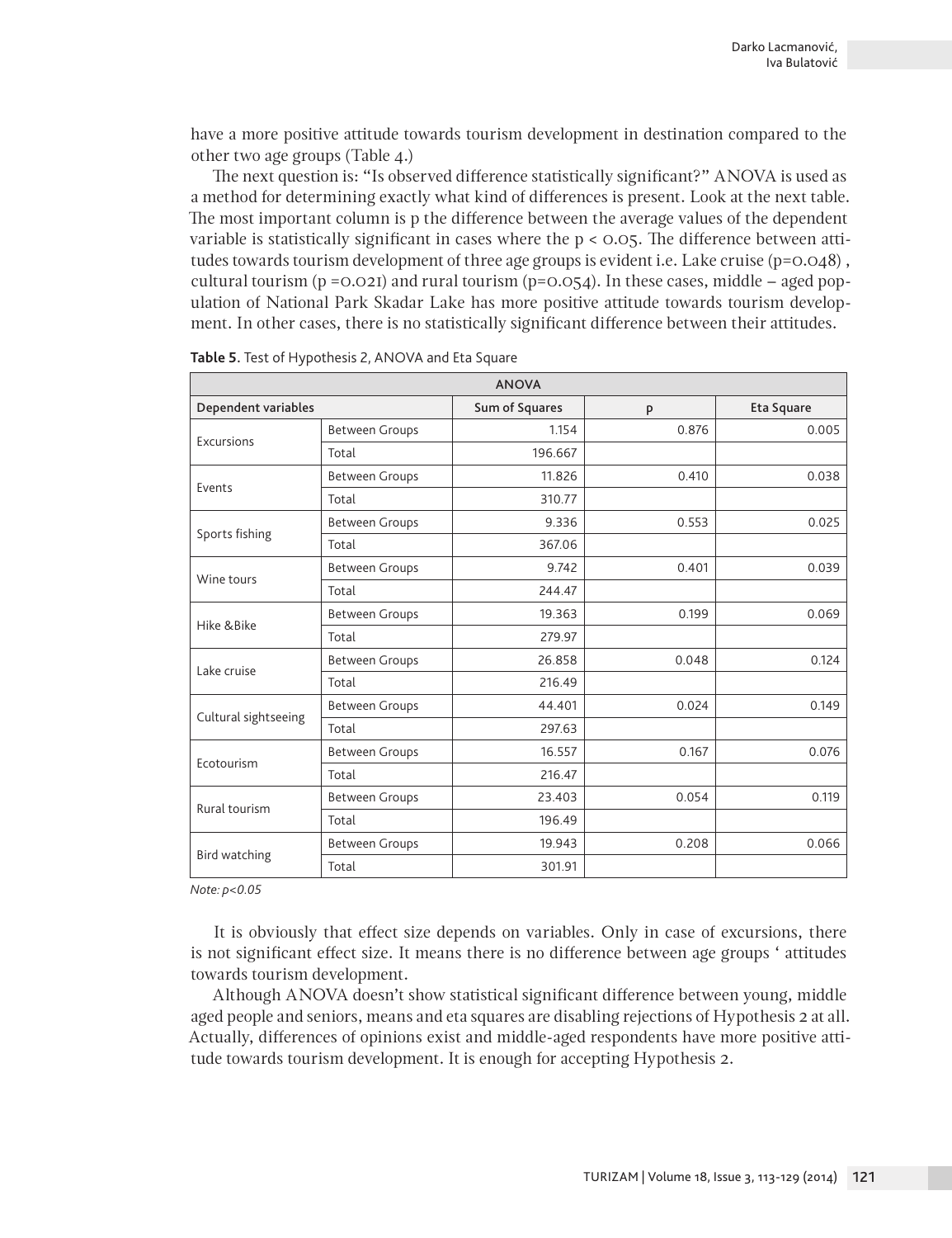*Hypothesis 2:* The middle-aged residents have a more positive attitude towards the development of tourism than youth and seniors. TRUE

On the other hand, we asked respondents to rate the level of agreement with the premises presented in the table below (1 - disagree, 2- slightly agree, 3 moderately agree, 4-agree a lot, 5-absolutely agree). Mean values are presented, too.

| Means                         |                |                                                                                                                |                                                                                                                                                                          |  |  |
|-------------------------------|----------------|----------------------------------------------------------------------------------------------------------------|--------------------------------------------------------------------------------------------------------------------------------------------------------------------------|--|--|
| Sector (independent variable) |                | Premise: I am happy when<br>tourists arrive because I meet<br>new manners and cultures<br>(dependent variable) | Premise: I am not happy when tourists<br>arrive, but I understand benefits of their<br>visits and stays for the economy of the<br>Skadar Lake Zone. (dependent variable) |  |  |
| Tourism, hospitality          | Mean           | 4.66                                                                                                           | 1.71                                                                                                                                                                     |  |  |
| and public services           | Std. Deviation | 0.483                                                                                                          | 1.101                                                                                                                                                                    |  |  |
| Agriculture                   | Mean           | 3.40                                                                                                           | 3.40                                                                                                                                                                     |  |  |
|                               | Std. Deviation | 1.516                                                                                                          | 1.816                                                                                                                                                                    |  |  |
|                               | Mean           | 4.00                                                                                                           | 3.00                                                                                                                                                                     |  |  |
| Industry                      | Std. Deviation | 1.414                                                                                                          | 2.828                                                                                                                                                                    |  |  |
|                               | Mean           | 3.90                                                                                                           | 2.50                                                                                                                                                                     |  |  |
| Education, culture            | Std. Deviation | 0.994                                                                                                          | 1.433                                                                                                                                                                    |  |  |
|                               | Mean           | 4.26                                                                                                           | 2.21                                                                                                                                                                     |  |  |
| Total                         | Std. Deviation | 0.949                                                                                                          | 1.454                                                                                                                                                                    |  |  |

**Table 6.** Test of Hypothesis 3

We can conlude that citizens of National Park Skadar Lake who work in tourism and hospitality sector have more positive attitude towards tourists and their visits than others who work in sector of industry, education, agroculture. ANOVA showes that significat diference between means of dependent variables exist within these four examined groups. ( $p \le 0.05$ ).

| Table 7. Test of Hypothesis 3 ANOVA and Eta Square |  |
|----------------------------------------------------|--|
|                                                    |  |

| Dependent variable                                                                     |                | Sum of Squares | P     | Eta square |
|----------------------------------------------------------------------------------------|----------------|----------------|-------|------------|
| Premise: I am happy when tourists<br>arrive because I meet new manners and<br>cultures | Between Groups | 8.60           | 0.016 | 0.25       |
|                                                                                        | Total          | 33.36          |       |            |
| Premise: I am not happy when tourists<br>arrive, but I understand benefits of their    | Between Groups | 14.33          | 0.053 | 0.18       |
| visits and stays for the economy of the<br>Skadar Lake Zone.                           | Total          | 78.31          |       |            |

Eta square showes that the major effect size is present. It showes independent variable's impact on dependent variable. These results are enough for accepting hypothesis 3.

*Hypothesis 3:* The residents employed in the tourism sector have a less negative attitude towards tourists / visitors. TRUE.

Respondents also have task to evaluate the degree of their agreement with the premise: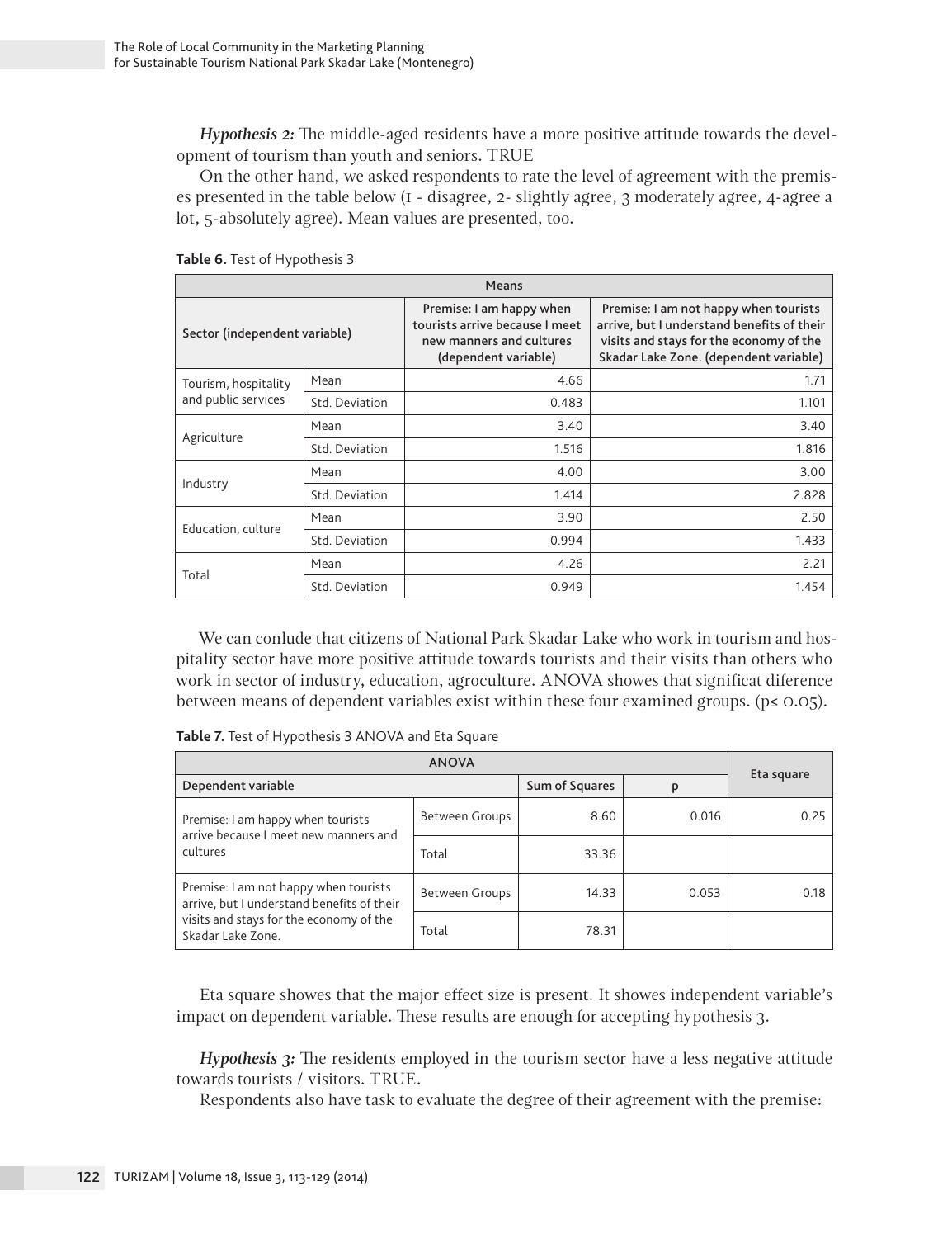I follow developments on the tourist market; I know what is modern and what tourists seek for. It is used the same evaluation scale as in previous case. Their responses were different depending on the level of education and activity sector. Calculating the mean, ANOVA and Eta square we can conclude that Hypothesis  $4$  is partly true. Actually, highly educated residents have expressed higher level of agreement with the set premise ( mean: 4.04 p=0.017, eta square: 0.172), which means that they are more involved in tourism development and they are up to date with the latest tourist trends.

| I follow developments on the tourist market, I know what is modern and what tourists seek for       |      |         |       |       |  |  |  |
|-----------------------------------------------------------------------------------------------------|------|---------|-------|-------|--|--|--|
| Education (independent variable - groups)<br><b>Std. Deviation</b><br>ANOVA p<br>Mean<br>Eta square |      |         |       |       |  |  |  |
| Secondary school                                                                                    | 2.88 | 1.529   | 0.017 | 0.172 |  |  |  |
| College                                                                                             | 3.00 | 1.224   |       |       |  |  |  |
| Faculty/Academy                                                                                     | 4.04 | 1.06508 |       |       |  |  |  |
| Total                                                                                               | 3.47 | 1.37823 |       |       |  |  |  |

## **Table 8.** Test of Hypothesis 4

On the other hand, the next table confirms hypothesis that people who work in tourism and hospitality sector and public services sector are more involved in tourism industry and they are more up to date with the latest tourists' trends than others are. ( mean: 4.04, p=0.054, eta square:0.194)

### **Table 9.Test of Hypothesis 4**

| I follow developments on the tourist market; I know what is modern and what tourists seek for            |      |       |       |       |  |  |  |  |
|----------------------------------------------------------------------------------------------------------|------|-------|-------|-------|--|--|--|--|
| Activity sector (independent variable -groups)<br><b>Std. Deviation</b><br>ANOVA p<br>Mean<br>Eta square |      |       |       |       |  |  |  |  |
| Tourism, hospitality and public services                                                                 | 4.04 | 1.203 | 0.054 | 0.194 |  |  |  |  |
| Agriculture                                                                                              | 3.00 | 1.414 |       |       |  |  |  |  |
| Industry                                                                                                 | 2.00 | 1.414 |       |       |  |  |  |  |
| Education and culture                                                                                    | 3.20 | 1.229 |       |       |  |  |  |  |
| Total                                                                                                    | 3.57 | 1.328 |       |       |  |  |  |  |

This is enough for acceptance of Hypothesis 4.

*Hypothesis 4:* Highly educated residents are more involved in tourism development and better informed about tourist trends, as well as residents employed in the tourism sector, public services, culture and education. TRUE.

Attitudes of two groups have been examined in order to prove Hypothesis 5. The first group includes people who live in tourist place on the area of Skadar Lake ( Vranjina, Virpazar, Murići, Rijeka Crnojevića, Bar, Sutomore, Podgorica, Plavnica), while the second group includes people who don't live in tourist place. In this case, we have two independent groups and we have used T-test for determination of statistical significance. Dependent variables, results of T-test and eta square are presented in the table 10.

There is no significant statistical difference between examined groups and there is no significant effect size (Look at p and Eta square). These test's results are enough for rejecting Hypothesis 5. It means there is not significant relation between residents' attitudes and their place of living.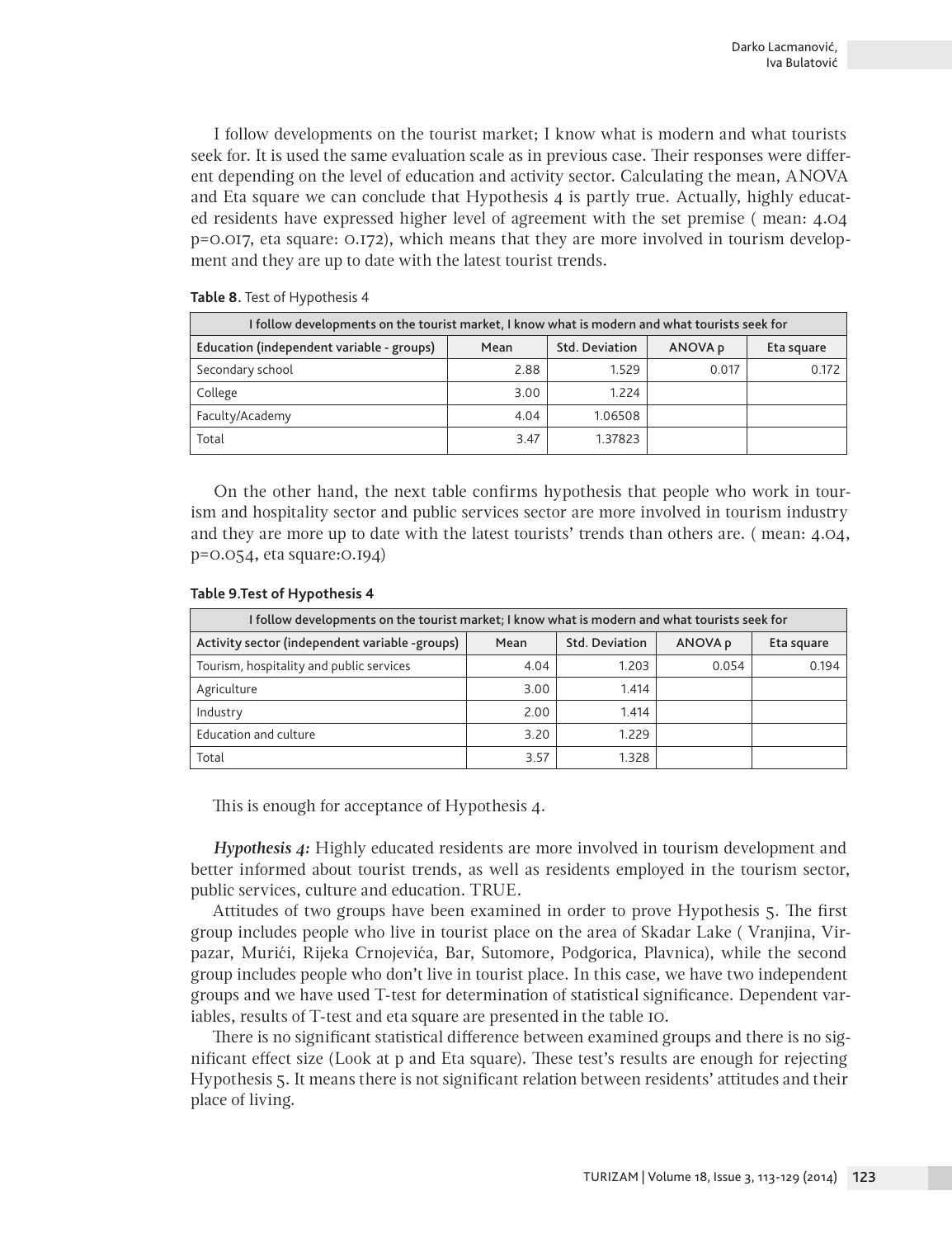#### **Table 10.** Test of Hypothesis 5

| <b>Independent Samples Test</b>                                                                                                                  |                              |    |       |            |  |  |
|--------------------------------------------------------------------------------------------------------------------------------------------------|------------------------------|----|-------|------------|--|--|
|                                                                                                                                                  | t-test for Equality of Means |    |       |            |  |  |
|                                                                                                                                                  |                              | df |       | Eta Square |  |  |
| Premise: I am happy when tourists arrive because I meet<br>new manners and cultures                                                              | $-0.563$                     | 49 | 0.576 | 0.006      |  |  |
| Premise: I am not happy when tourists arrive, but I<br>understand benefits of their visits and stays for the<br>economy of the Skadar Lake Zone. | $-0.325$                     | 49 | 0.746 | 0.002      |  |  |

*Hypothesis 5:* Residents who live away from the main tourist sites have more positive attitude towards tourism. FALSE.

## **Discussion and Conclusion**

Marketing planning of forms of sustainable tourism of the NP "Skadar Lake" area can be reliably made only on the basis of a balanced approach between the stated attitudes of selected groups of the local population and the requirements of particular market segments. The existence of possibly significant differences in the attitudes of certain groups of local residents about the impact and development of sustainable tourism offers is assumed by the relevant hypotheses.

Testing the validity of the hypotheses noted the following.

Rejection of Hypothesis 1 clearly states that men and women do not have clear differences of opinions regarding the development of sustainable tourism offers which is not in line with the findings of a survey which identified a more pronounced negative attitude towards the impact of tourism by female residents (Nunkoo, Gursoy, 2012) but in terms of the specific behavior of the inhabitants of the local island communities and lower levels of economic development. A similar attitude of men and women concerning the development of sustainable tourism offers can be an advantage and boost gender-sensitive policy of entrepreneurship and employment in the tourism sector.

Partially confirmed Hypothesis 2 showed a more significant difference in the positive attitudes of the middle-aged group, which indicates the need for careful marketing communication in relation to other age groups, especially concerning certain aspects of sustainable tourism (cruising, cultural tourism, rural tourism). It is possible that the benefits of developing sustainable tourism are not visible to the younger and older population.

Confirming the Hypothesis 3 has highlighted the clearer perception of local residents who are employed in the tourism sector about the advantages and disadvantages of tourism development, which is consistent with the results of other studies (Inbakaran, Jackson, 2005) and indicates the need for greater sensitivity tourism policy holder in relation to groups of residents working in other sectors. Residents employed in other sectors can have a negative attitude towards the development of tourism offers if they see them as a threat to their own business or their employment identity (Nunkoo, Gursoy, 2012), which should be taken into account in the process of marketing planning.

The Hypothesis 4 regarding significant monitoring of the developments in the tourism market of highly educated residents and resident-employees in the tourism sector, public services, culture and education in relation to other comparable groups has been confirmed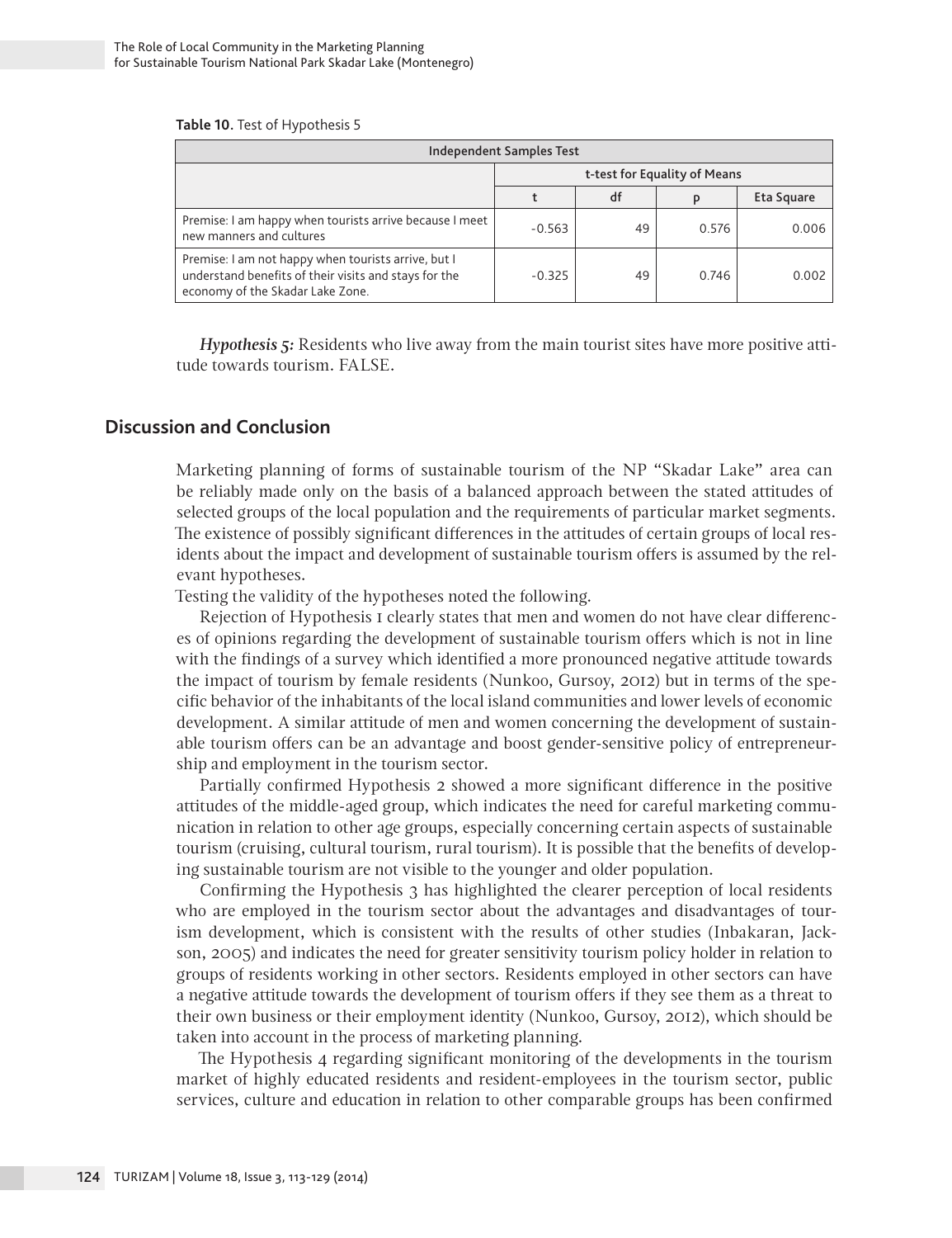which is similar to the results of other studies (Inbakaran, Jackson, 2005) and indicates significantly higher degree of marketing awareness. Other groups of local people possibly need sales and marketing training.

The rejection of the Hypothesis 5 shows that the place of residence does not significantly affect the views of local residents about the development of sustainable tourism offers which is a different result compared to the aforementioned study (Inbakaran, Jackson, 2005) which has observed that the inhabitants of distant places of tourist attractions have a more positive attitude related to tourism. It is an interesting result because it is an area of clear multiculturalism in terms of the different ethnic and religious composition of the local population (Montenegrins, Bosniaks, Albanians), which probably does not significantly affect the views on tourism, although some studies (Uriely, Israeli and Reichel, 2003) show the inhabitants of a religious groups provide less support for the development of cultural heritage tourism of other religious groups support or provide support conditional of the positive affirmation of their own religious and cultural heritage.

The following discussion will present segments of marketing planning that are directly related to the local population and are directly dependent on the expressed positive and negative attitudes of some groups of local residents.

Relevant to the situation analysis is the fact that the local population, in general, understand the importance and expresses mainly mid-level of satisfaction with the development of some forms of sustainable tourism.

However, some groups, such as residents of middle-aged, well-educated citizens and residents employed in the tourism sector have significantly clear differences, which suggests that it is necessary to examine their importance in the decision-making process and the potential for conflict situations.

Clear differences affect the formation of the mission, vision and goals of the area as an important stage of marketing planning.

It is necessary to formulate a mission through the following statements concerning the local population:

- Encouraging investment in carriers of the offers of sustainable forms of tourism
- Increase the accountability of harmonious social and cultural development while preserving the environment

Clearly, population groups, such as residents of young and old age, residents of other educational levels and employees in other sectors will not express positive or negative attitudes about investing in certain types of sustainable tourism in the same way. The mission could be supplemented by additional position of importance to local residents:

• Promotion of the concept of harmonizing the interests of the local community regarding the development of sustainable tourism offers

Careful attention should be given to profiling of the segment vision as a time-dimensioned expectation in 2020, in terms of the local community:

Carefully chosen locations already and spatially harmonized accommodation and other tourist facilities in function of the realization of a wider range of tourism offers to a number of spending groups of tourists. A supportive social environment for the development of new tourist products is of greatest interest to the local population.

Key marketing aims of the Skadar Lake area as realistically achievable and measurable conditions of importance to the local community in the longer term to 2020 are: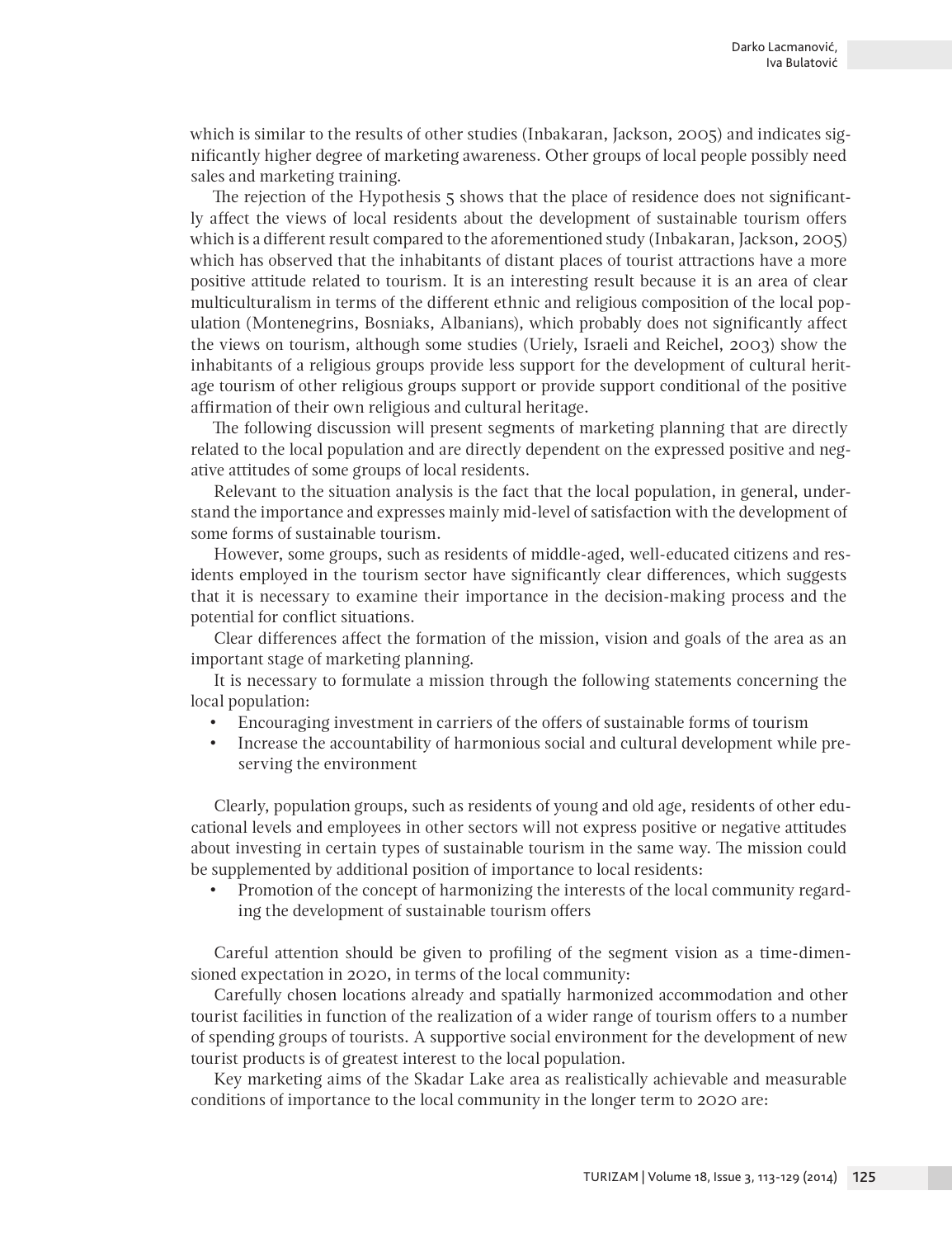- 1. Improving the level of awareness of the local population in terms of the benefits the development of sustainable forms of tourism, especially in the identified group;
- 2. Increasing support for the development through development of positive and reduction of negative attitudes to sustainable tourism offers;
- 3. Achieving the optimum rate of profitability on sustainable tourism principles

This raises the crucial question of the level of commitment and involvement of local people in relation to the local community as the basis for the differential response of certain groups. The results of other studies suggest that the level of commitment and involvement can only be clearly linked to the perceived benefits (Lee, 2013) but not the costs of the development of sustainable tourism, which would mean that the groups of Skadar Lake area residents who express more positive attitudes may have a greater degree of commitment and involvement due to a clearer perception of the benefits. It is possible to say that groups which have less positive attitudes expressed more fear of the negative effects of tourism development in relation to the benefits.

These claims should be investigated by future research.

Formulation and implementation of marketing strategies, the design of partial and integral tourism product, design and implementation of the activities of the promoting mix, price formation and policies of sales channels and control of the implementation of marketing plans as well as other segments of the marketing planning may be to some extent realized under more or less influence by the attitudes of local residents.

It is important to note several aspects of the above effects.

Important definition of the success of the development of partial tourism products is the level of understanding, interest and support of the local population.

Integrated tourism product of the "Skadar Lake" area must have a clear, distinctive identity as a new, highly diverse in content, nature and cultural heritage oriented product within the general product range from Montenegro.

The objectives of the promotional policy in the long term, among others, are:

- Increasing the level of understanding and support of the local population for development initiatives;
- Establishment of an integrated system of communication at all levels of decision-making significance in the destination

Pricing policies and sales channels need to be carefully formulated taking into account the particular interests of local residents in terms of efficiency of product placement and optimization of profit margins.

Good institutional structure of the marketing management of the area of Skadar Lake will enable effective control and optimal operation of all stakeholders of the supply of forms of sustainable tourism.

Marketing planning of the offers of sustainable tourism must be based on the desired relation to meeting the needs of tourism consumers and meeting the basic interests of the local population in the protected areas.

The key issue is to find an institutional approach in the community that ensures a more comprehensive marketing plan.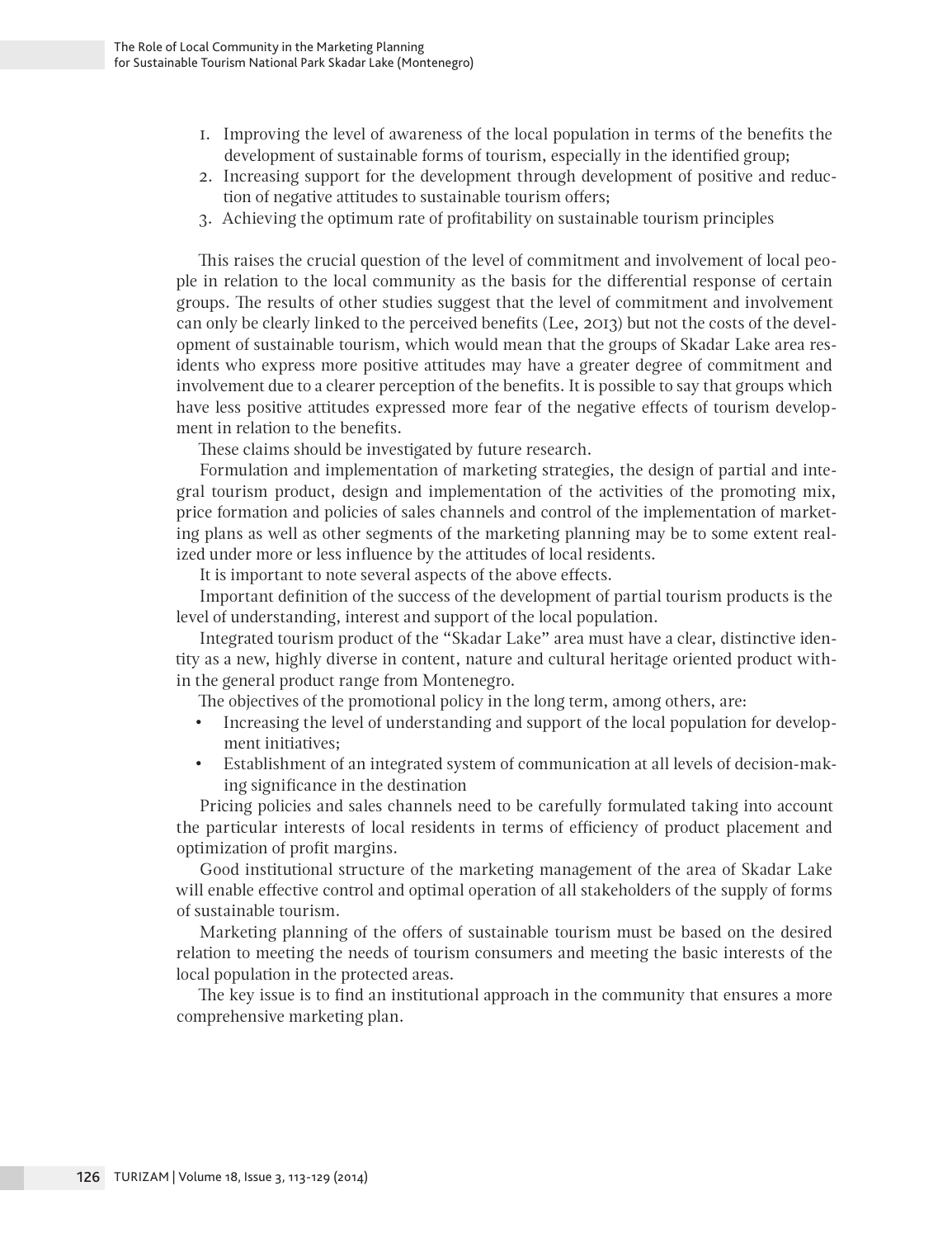# **References**

- Arnstein, S.R. (1969). A ladder of citizen participation. *Journal of the American Institute of Planners*, 35 (4), 216-224; in: Lee, H.T. 2013. Influence analysis of community resident support for sustainable tourism development. *Tourism Management*, 34, 37-46.
- Biddle, B.J., Bank, B.J. and Slavings, R.L. (1987). Norms, preferences, identities and retention decesions. *Sociological Psychology Quarterly*, 50, 322-337; in Nunkoo, R. and Gursoy, D. 2012. Residents' Support for Tourism, An Identity Perspective. *Annals of Tourism Research*, 39 (1), 243-268.
- Blay P. (1964). Exchange and power in social life, John Wiley, New York; in: Uriely, N., Israeli, A. and Reichel, A. 2003. Religious Identity And Residents' Attitudes Toward Heritage Tourism Development: The Case of Nazareth. *Journal of Hospitality & Tourism Research*, 27 (1), 69-84.
- Buttler, R. (1980). The concept of tourist area cycle of evolution: Implications for management of resources. *Canadian Geographer*, 24, 5-12; in: Uriely, N., Israeli, A. and Reichel, A. 2003. Religious Identity And Residents' Attitudes Toward Heritage Tourism Development: The Case of Nazareth. *Journal of Hospitality & Tourism Research*, 27 (1), 69-84.
- Doxy, G. (1975). A causation theory of visitor-resident irritants: Methodology and research inferences. *In Travel and Toursim Research Association, sixth annual proceedings*, University of Utah, Salt Lake City, 195-198; in: Uriely, N., Israeli, A. and Reichel, A. 2003. Religious Identity And Residents' Attitudes Toward Heritage Tourism Development: The Case of Nazareth. *Journal of Hospitality & Tourism Research*, 27 (1), 69-84.
- Durkheim, E. ([1915] 1995). *The Elementary Forms of the Religious Life*, Free Press, New York; in: Woosnam, M.K. and Norman, C.W. 2010. Measuring Residents' Emotional Solidarity with Tourists: Scale Development of Durkheim's Theoretical Constructs. *Journal of Travel Research*, 49 (3), 365-380.
- Gursoy, D., Chi, C.G. and Dyer, P. (2009). An examination of locals' attitudes. *Annals of Tourism Research*, 36, 723-726; in Lee, H.T. 2013. Influence analysis of community resident support for sustainable tourism development. *Tourism Management*, 34, 37-46.
- Hagger, M.S., et al. (2007). Aspects of identity and their influence of intention behavior: Comparing effects for three health behaviors. *Personality and Individual Difference*, 42, 355-367; in Nunkoo, R. and Gursoy, D. 2012. Residents' Support for Tourism, An Identity Perspective. *Annals of Tourism Research*, 39 (1), 243-268.
- Haralambopoulos, N. and Pizam, A. (1996). Perceived impact of tourism: The case of Samos. *Annals of Tourism Research*, 23 (3), 503-526; in: Uriely, N., Israeli, A. and Reichel, A. 2003. Religious Identity And Residents' Attitudes Toward Heritage Tourism Development: The Case of Nazareth. *Journal of Hospitality & Tourism Research*, 27 (1), 69-84.
- Harrill, R. (2004). Residents' Attitudes toward Tourism Development: A literature Review with Implications for Tourism Planning. *Journal of Planning Literature*, 18 (3), 251-266; in: Woosnam, M.K. and Norman, C.W. 2010. Measuring Residents' Emotional Solidarity with Tourists: Scale Development of Durkheim's Theoretical Constructs. *Journal of Travel Research*, 49 (3), 365-380.
- Homans, G. (1967). *The nature of social science*, Harcourt Brace and World, New York; in: Uriely, N., Israeli, A. and Reichel, A. 2003. Religious Identity And Residents' Attitudes Toward Heritage Tourism Development: The Case of Nazareth. *Journal of Hospitality & Tourism Research*, 27 (1), 69-84.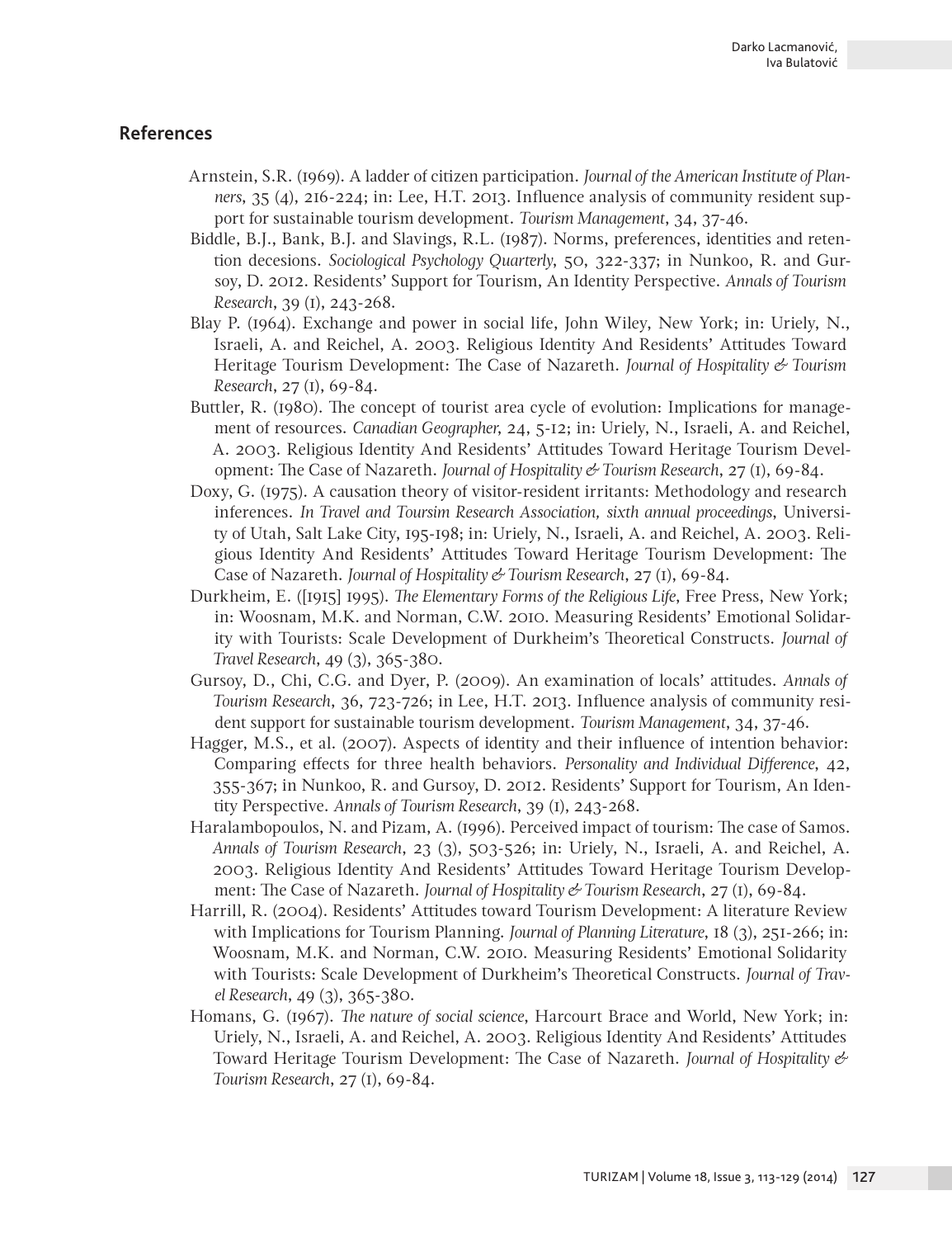Inbakaran, R. and Jackson, R. (2005). Marketing regional tourism: How better to target and address community attitudes to tourism. *Journal of Vacation Marketing*, 11 (4), 323-339.

- Jamal, T. and Getz, D. (1995), Collaboration theory and community tourism planning. *Annals of Tourism Research*, 22, 183-202; in: Lee, H.T. 2013. Influence analysis of community resident support for sustainable tourism development. Tourism Management, 34, 37-46.
- Job, H. and Paesler, F. (2013). Links between nature-based tourism, protected areas, poverty alleviation and crises - The example of Wasini Island (Kenya). *Journal of Outdoor Recreation and Tourism*, 1-2, 18-28.
- Lai, P.H. and Nepal, S.K. (2006). Local perspectives of ecotourism development in Tawushan Nature Reserve, Taiwan. *Tourism Management*, 27 (6), 1117-1129; in: Lee, H.T. 2013. Influence analysis of community resident support for sustainable tourism development. *Tourism Management*, 34, 37-46.
- Lee, H.T. (2013). Influence analysis of community resident support for sustainable tourism development. *Tourism Management*, 34, 37-46.
- McCool, S.F. and Martin, S.R. (1994). Community attachment and attitudes toward tourism development. Journal of Travel Research, 32 (3), 29-34; in: Lee, H.T. 2013. Influence analysis of community resident support for sustainable tourism development. *Tourism Management*, 34, 37-46.
- Nicholas, L., Thapa, B. and Ko, Y. (2009). Resident's perspectives of a world heritage site the Pitons Management Area, St. Lucia. *Annals of Tourism Research*, 36 (3), 390-412; in: Lee, H.T. 2013. Influence analysis of community resident support for sustainable tourism development. *Tourism Management*, 34, 37-46.
- Nunkoo, R. and Gursoy, D. (2012). Residents' Support for Tourism, An Identity Perspective. *Annals of Tourism Research*, 39 (1), 243-268.
- Okazaki, E. (2008). A community-based tourism model: its conception and use. *Journal of Sustainable Tourism*, 16 (5), 511-529; in: Lee, H.T. 2013. Influence analysis of community resident support for sustainable tourism development. *Tourism Management*, 34, 37-46.
- Palm, P. and Pye, O. (2001). The potential of community base tourism and the role of development cooperation in Namibia. *Begleitprogramm Tropenökologie der GTZ*, Publication no. TOB F-V/12e. Eschborn; Job, H. and Paesler, F. 2013. Links between nature-based tourism, protected areas, poverty alleviation and crises - The example of Wasini Island (Kenya). *Journal of Outdoor Recreation and Tourism*, 1-2, 18-28.
- Pearce, P.L., Moscardo, G. and Ross, G.F. (1996). *Tourism Community Relationships*, Elsevier, Oxford, UK; in: Woosnam, M.K. and Norman, C.W. 2010. Measuring Residents' Emotional Solidarity with Tourists: Scale Development of Durkheim's Theoretical Constructs. *Journal of Travel Research*, 49 (3), 365-380.
- Pennington-Gray, L. (2005). Residetn attitudes towards tourism in a destination in the stagnation stage of the tourism life cycle. *Sustainable Development and Planning*, 2, 1411-1418; in: Lee, H.T. (2013). Influence analysis of community resident support for sustainable tourism development. *Tourism Management*, 34, 37-46.
- Sebele, L.S. (2010). Community-based tourism ventures, benefits and challenges: Khama Rhino Sanctary Trust, Central District, Botswana. *Tourism Management*, 31, 136-146; in Lee, H.T. 2013. Influence analysis of community resident support for sustainable tourism development. *Tourism Management*, 34, 37-46.
- Selin, S. and Chaves, D. (1995). Developing a collaborative model for environmental planning and management. Environmental Management, 9, 189-195; in Lee, H.T. 2013.